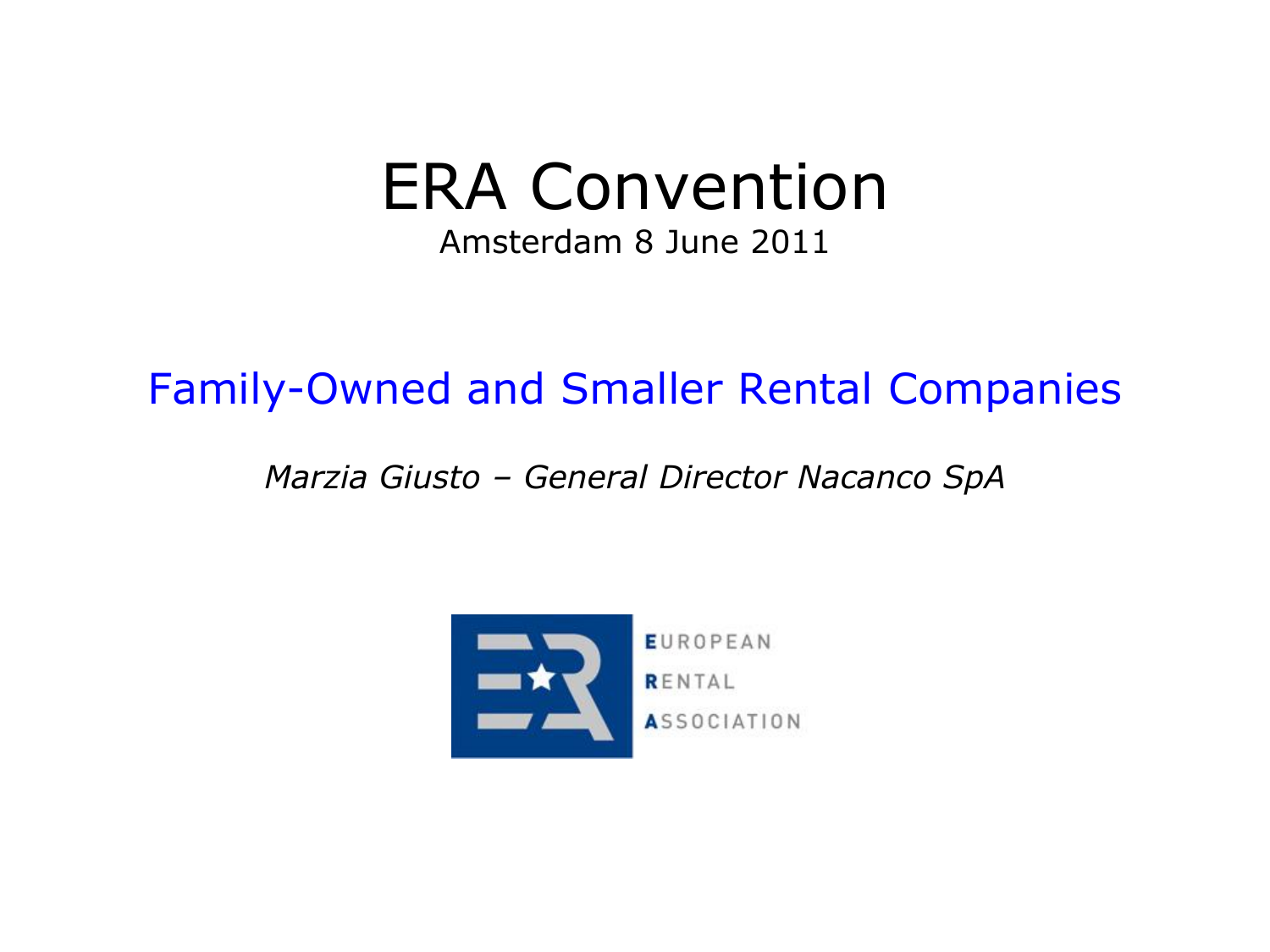- ❖ Some Data
- **❖ Organization**
- ◆ Personnel management
- ❖ Market and Control
- Financial Aspects
- ❖ In Short
- ❖ Risks
- ◆ A Case History: Nacanco SpA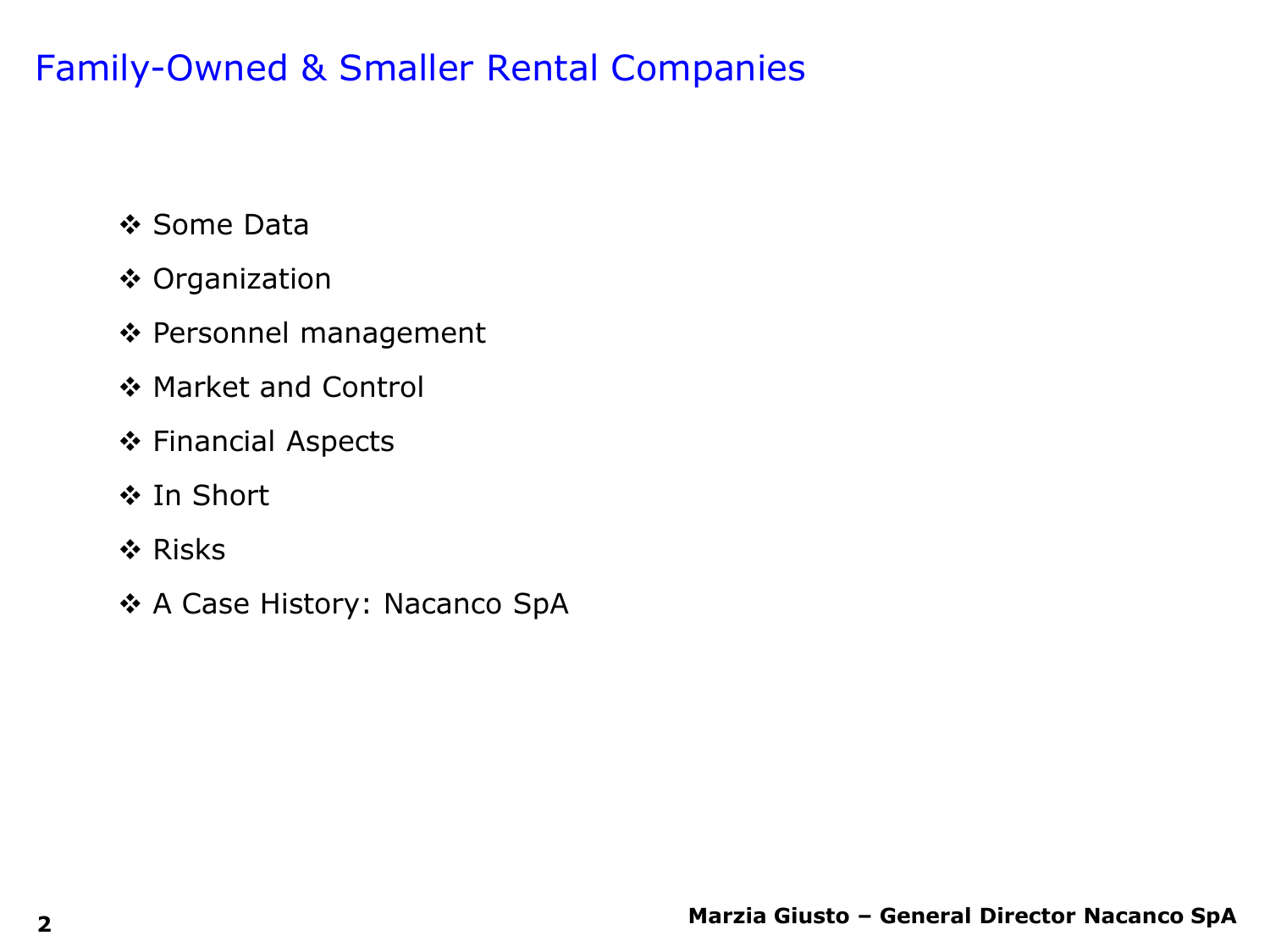#### **Some Data**



*Family businesses are the most common types of companies in the world*

According to the Family Firm Institute \* about 80-90% of active companies in the world are family-type companies, some are enormous, for example the colossal American retail store Wal-Mart – the industrial colossus of retail trade through the U.S.A.- , while the majority are small-medium sized.

| <b>Country</b> | n. family-owned<br>companies |
|----------------|------------------------------|
| Italy          | 90%                          |
| Germany        | 60%                          |
| UK             | 70%                          |
| France         | 60%                          |
| Finland        | 70%                          |
| Portugal       | 70%                          |
| Spain          | 75%                          |
| Belgium        | 75%                          |

\* The Family Firm Institute (FFI) is an international membership association for professionals serving the family enterprise field.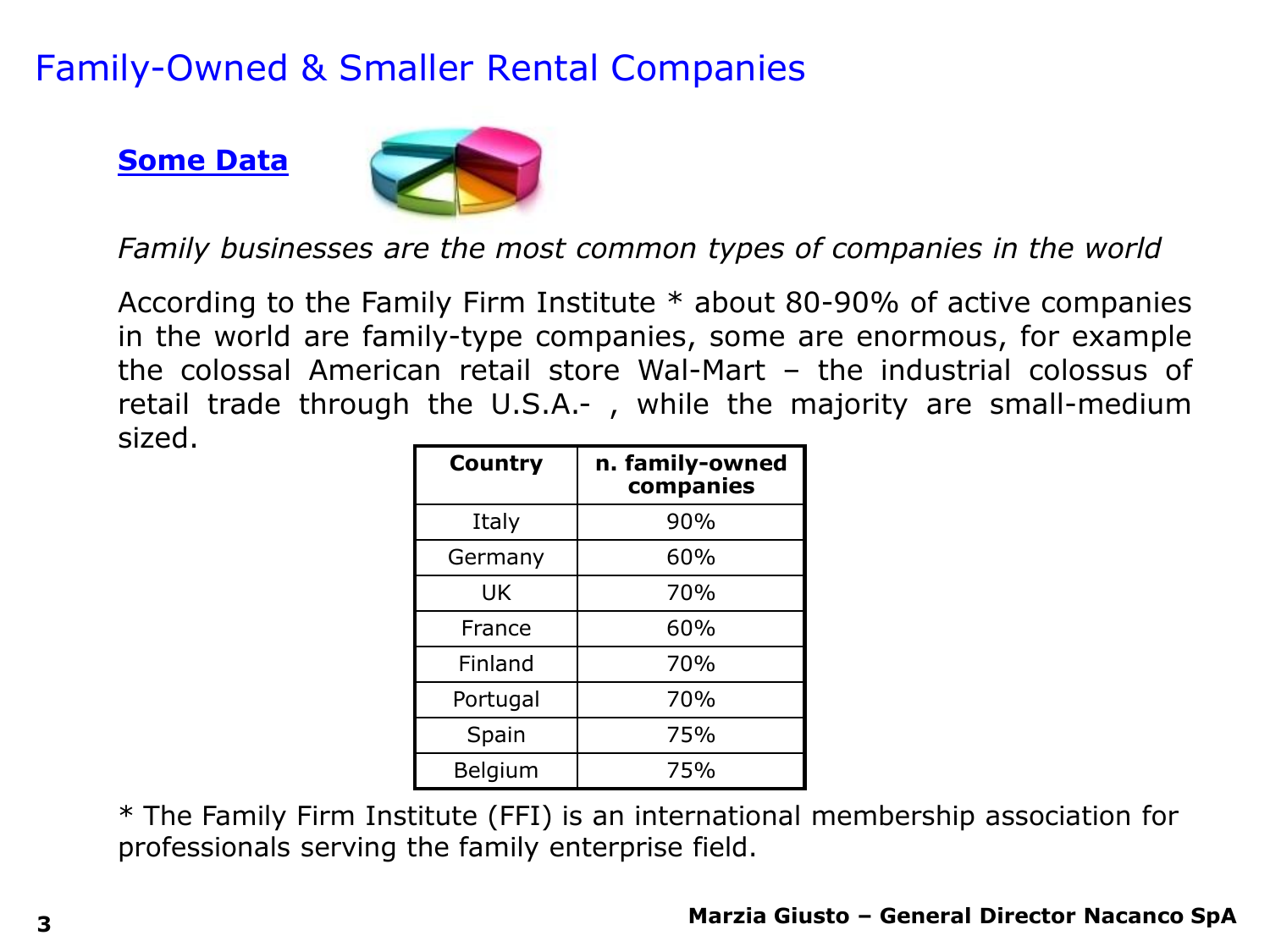#### **Some Data**



In Italy about 90% of companies are family-owned.

These are companies where the family is deeply involved in the enterprise activities:

 $\Box$  in 26% of the cases, family members hold management positions;

 $\Box$  in 45% of the cases, family members look after the production;

 $\Box$  in 55% of the cases, family members look after the commercial aspects.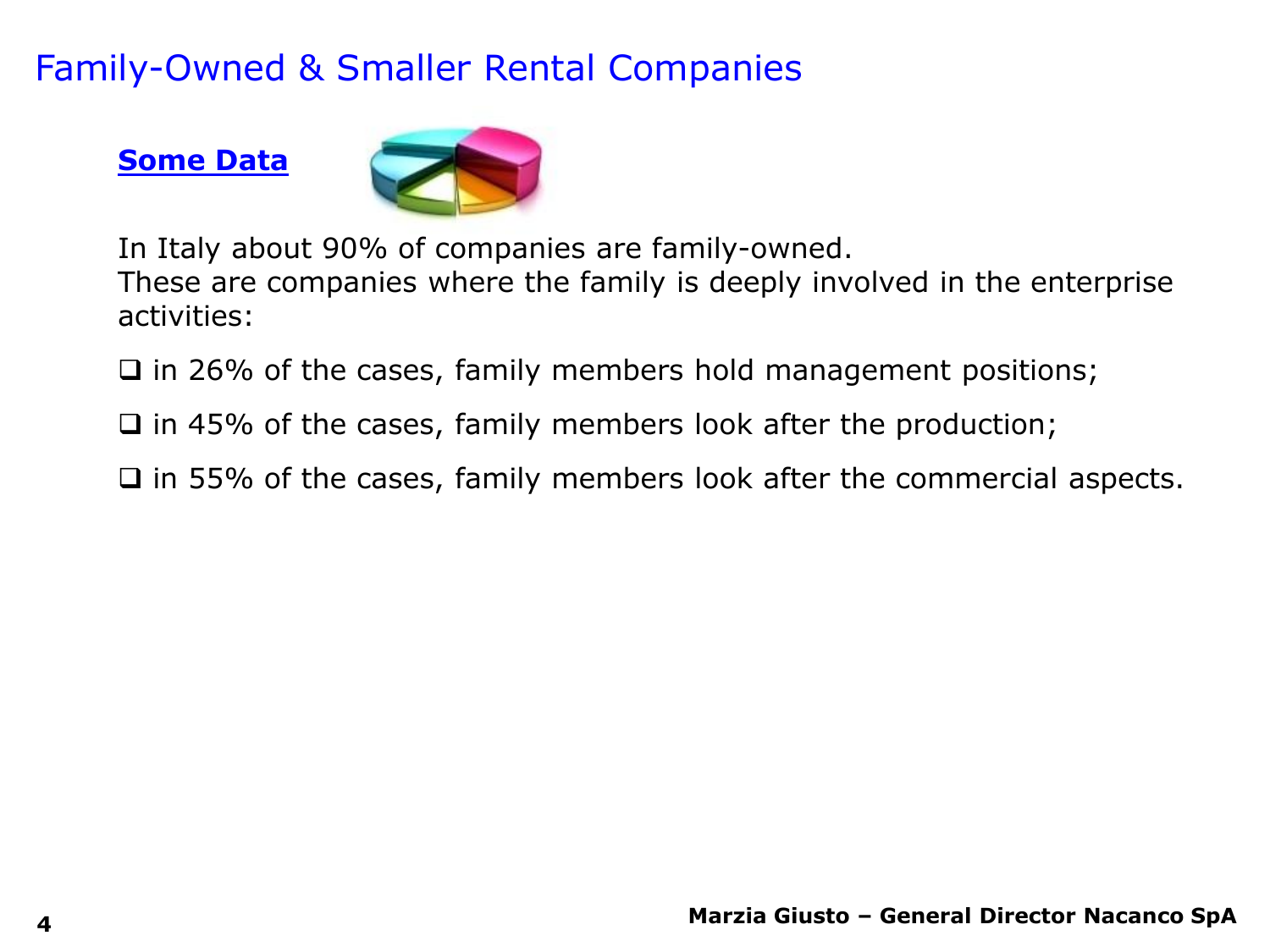#### **Organization**



FAMILY-OWNED & SMALLER RENTAL COMPANIES

 $\Box$  responsibility and strategy are centralized on one person who decides on most sectors

- $\Box$  greater autonomy and independence
- $\Box$  difficulty in delegating responsibility

 $\Box$  long-term orientation, based on personal goals



LARGE COMPANIES

 $\square$  more defined management approach with distributed responsibilities

 $\Box$  clear strategy known by the top management: people with leadership roles within the organization who decide and carry out the company effectiveness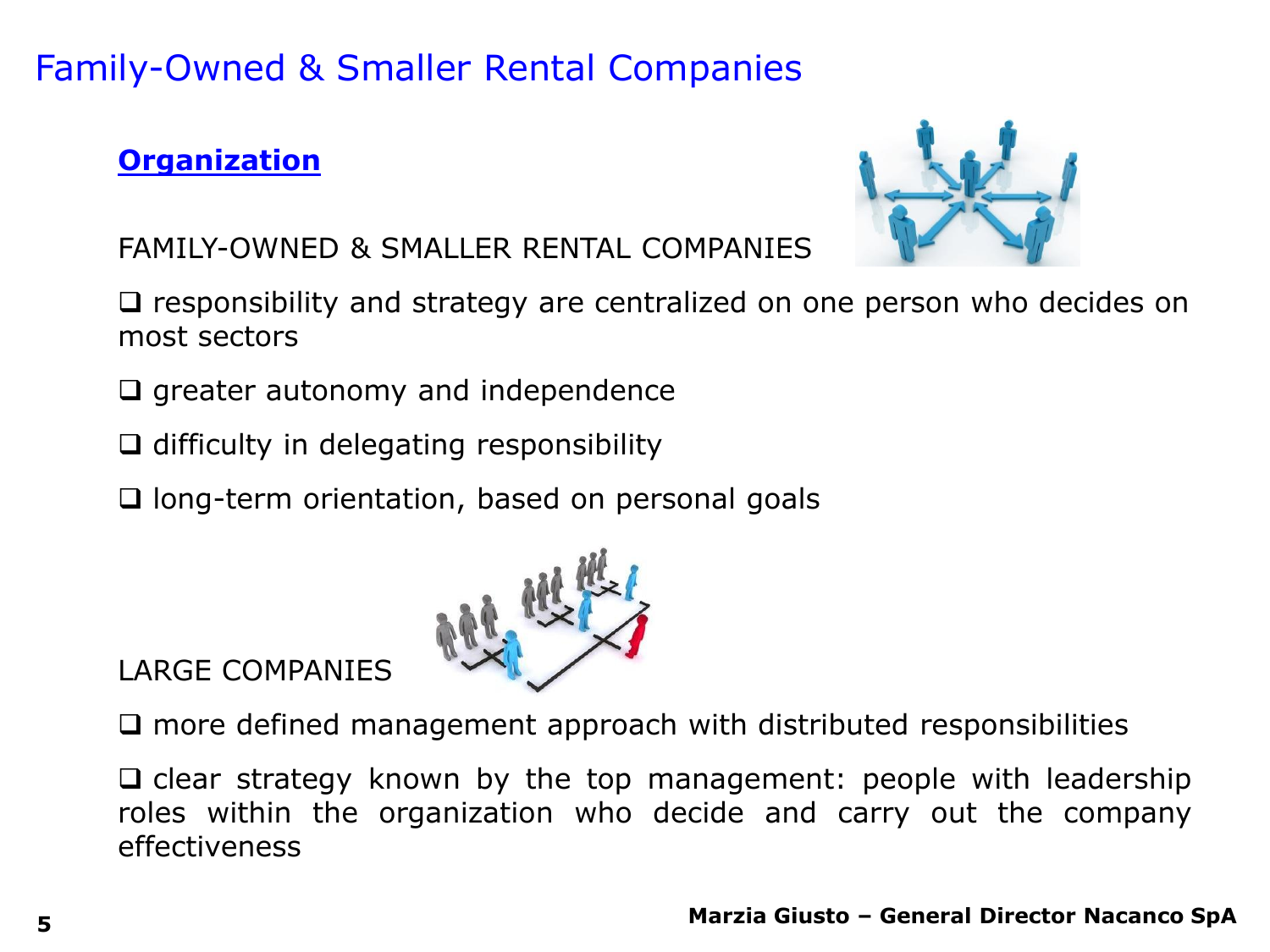#### **Personnel management**

FAMILY-OWNED & SMALLER RENTAL COMPANIES

□ limited number of resources



 $\Box$  professional profile in proportion to the available budget

 $\Box$  personnel management is generally limited to "contract and administration aspects"

LARGE COMPANIES

 $\Box$  greater resources capacity

 $\Box$  generally higher professional profile

 $\square$  staff is seen as a strategic element for the success and development of the company: investment in training, performance evaluation, recognition of merit through the allocation of company benefits and differentiation of salaries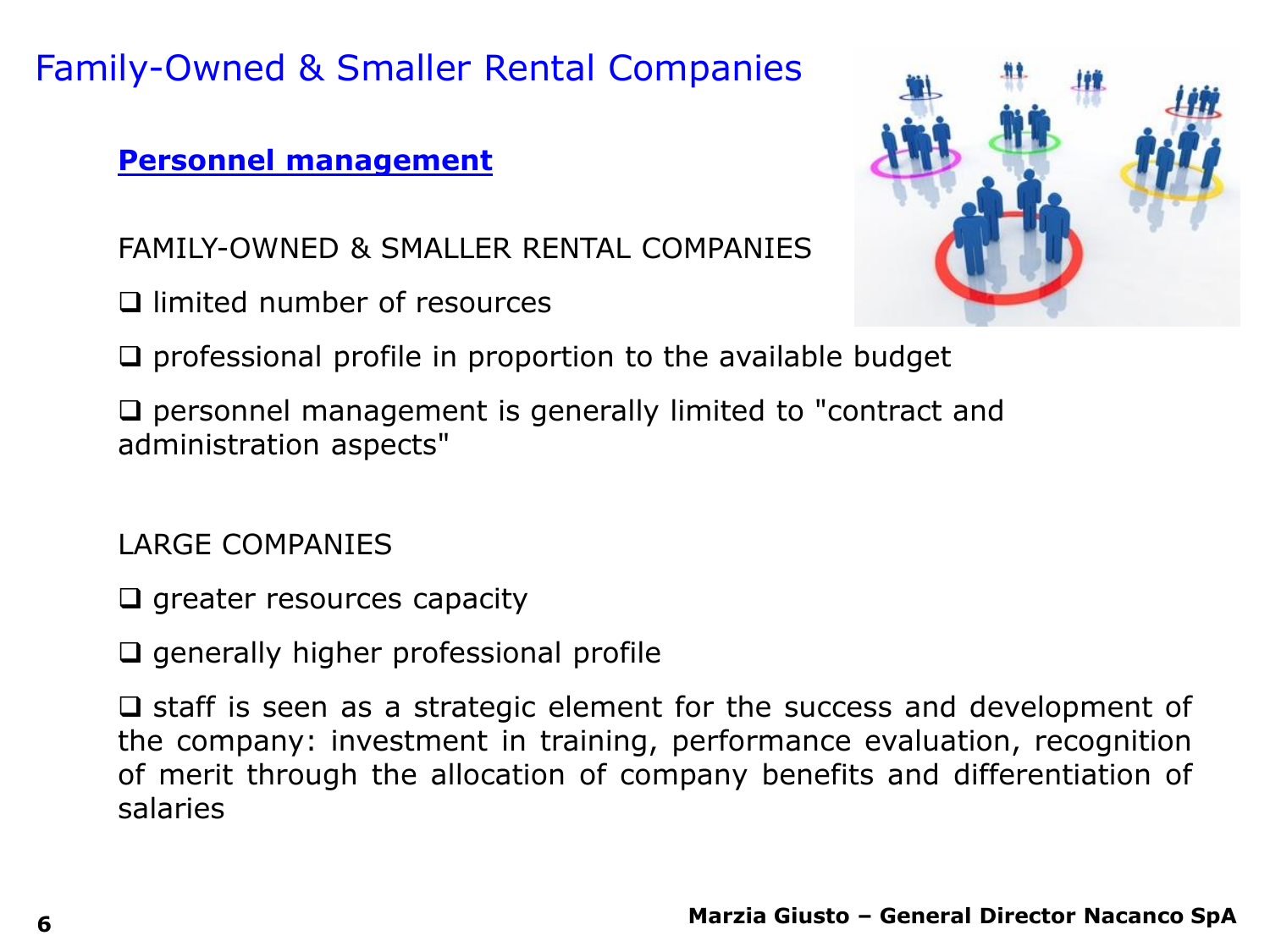#### **Market and Control**



- FAMILY-OWNED & SMALLER RENTAL COMPANIES
- $\Box$  proximity to everyday life and every day operations
- $\square$  faster decision-making times
- $\Box$  more responsive and flexible, especially in times of crisis
- $\Box$  personal relations with consumers, perceived as individuals
- $\square$  monitoring of basic indicators such as turnover and profit margin

LARGE COMPANIES

 $\Box$  perception of the market as far as the size of a company increases longer decision-making times

 $\square$  impersonal relations with customers, perceived as a multitude

□ higher attention to more complex fiscal indicators: ROI, ROE, EBITDA, etc.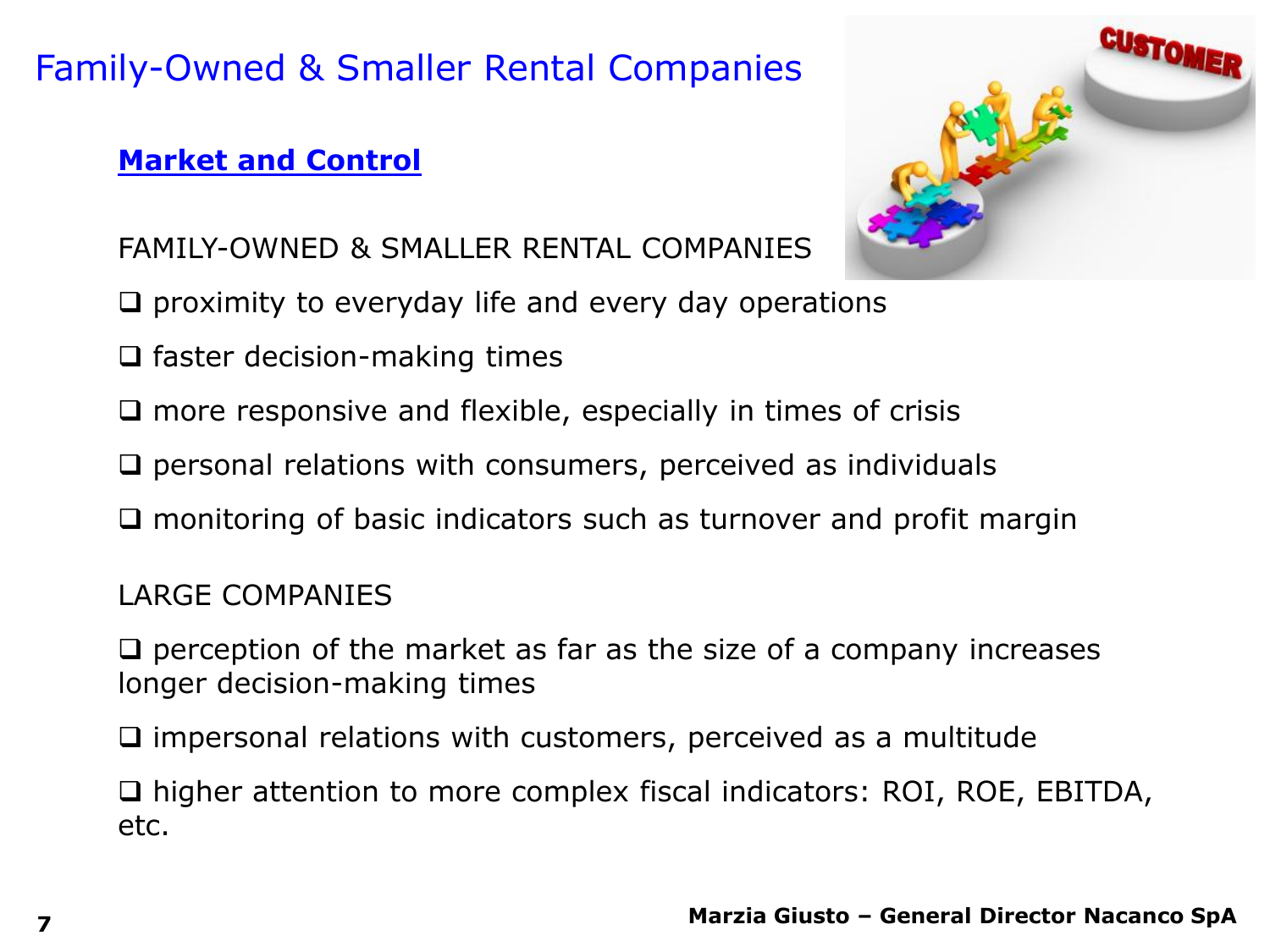#### **Financial Aspects**

#### FAMILY-OWNED & SMALLER RENTAL COMPANIES

- $\Box$  less access to credit and capital markets  $>$  negative effect on growth
- $\Box$  minor purchasing power
- $\Box$  limited budget for marketing activities
- LARGE COMPANIES
- $\square$  medium-high access to finance
- $\Box$  greater purchasing power
- $\Box$  higher budget for marketing activities

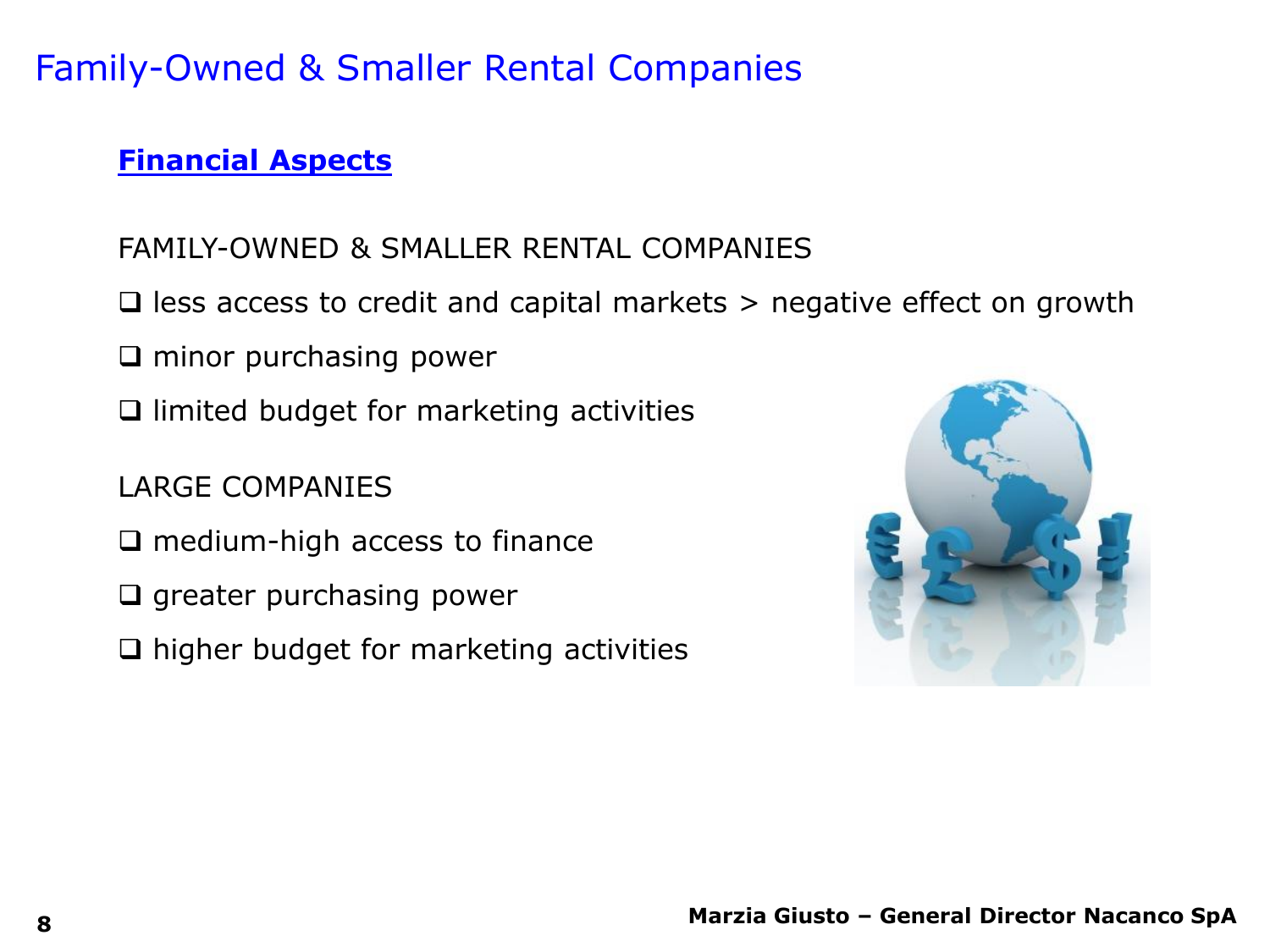



| <b>FAMILY-OWNED &amp; SMALLER</b><br><b>RENTAL COMPANIES</b> | <b>LARGE COMPANIES</b>         |
|--------------------------------------------------------------|--------------------------------|
| Control                                                      | Delegation                     |
| Sentiment                                                    | Rationality                    |
| Values                                                       | Objectives / Results           |
| <b>Business atmosphere</b>                                   | Competitiveness                |
| Saving                                                       | Financial support / Investment |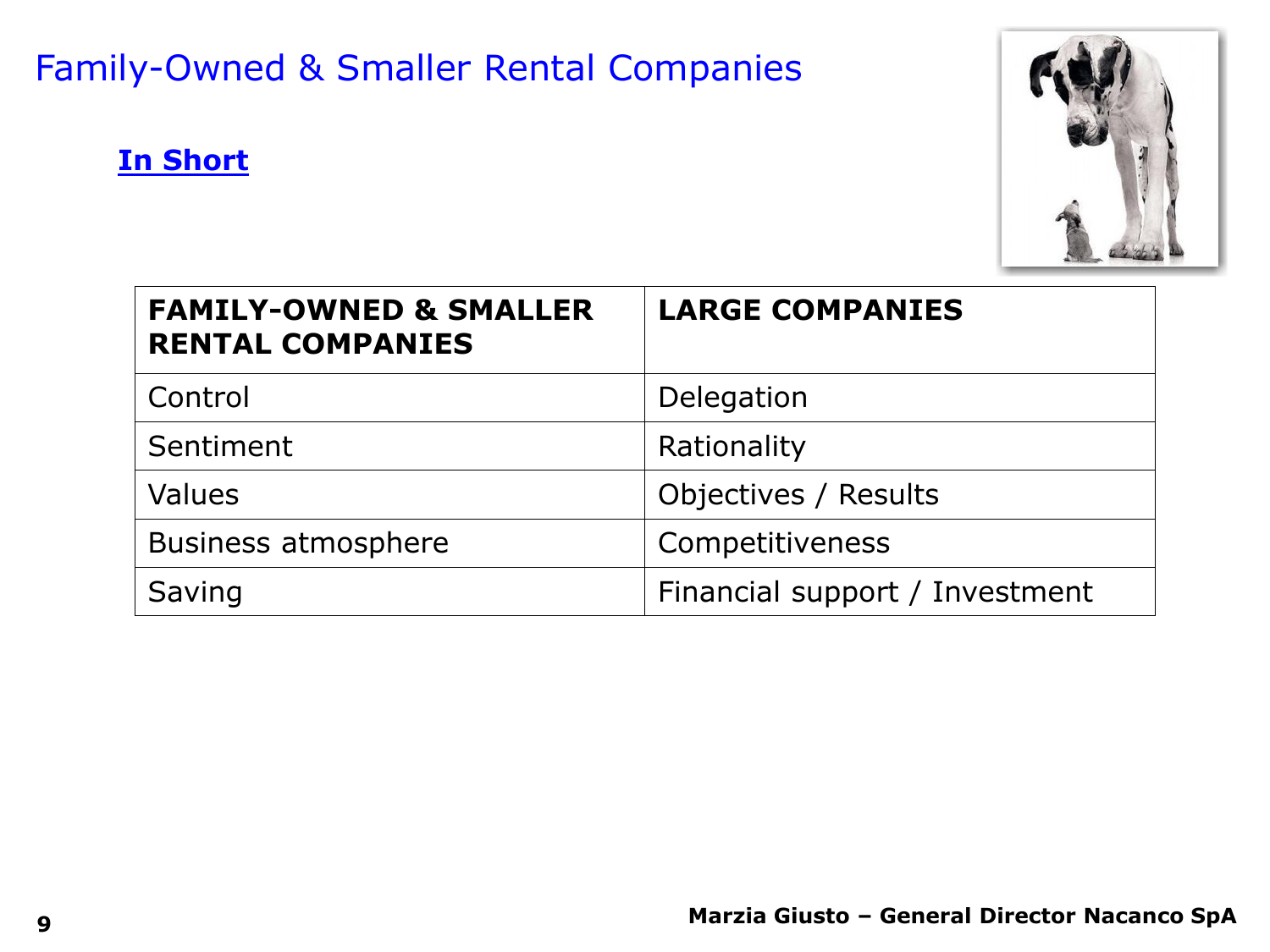#### **Risks**



FAMILY-OWNED & SMALLER RENTAL COMPANIES

 $\Box$  uncertain growth plan

 $\square$  informal relations with no method

 $\square$  possible influence of personal events on business ones

However

A family-owned company is **an expression of capitalism with a human face**, more aware of environmental and social issues and more rooted in the territory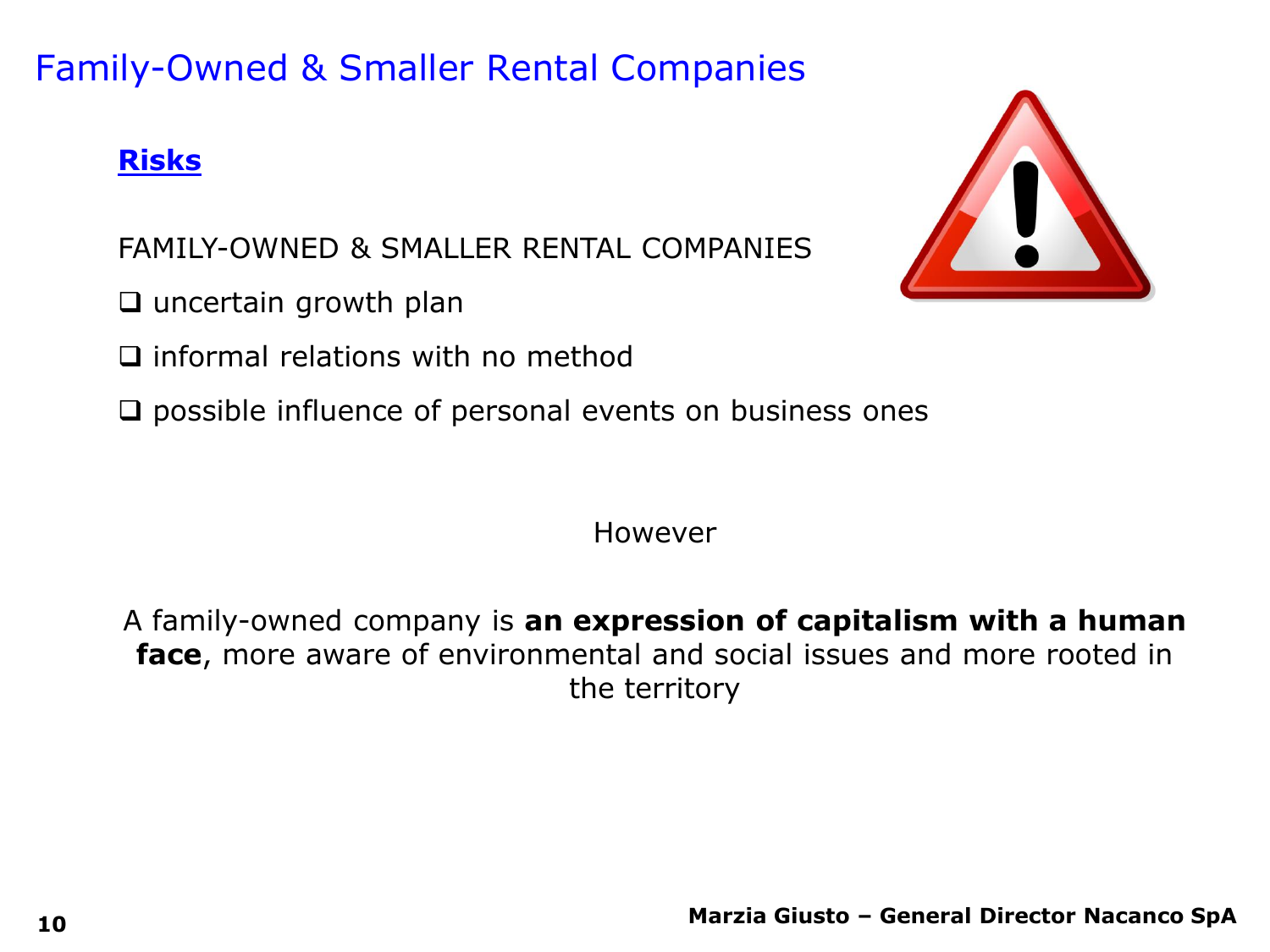

Nacanco was born as a small family-owned company in Italy in 2001 (before that in 1982 in Spain)

Today Nacanco is on the rental market of lifting equipment as a familyowned company, projected to become a great company

- $\checkmark$  internal organization 8 department managers
- $\checkmark$  increased presence in the area from 3 to 13 depots across Italy
- $\checkmark$  expansion and diversification of the fleet 2.600 machines
- $\checkmark$  investment in computerization to speed up the organizational processes
- $\checkmark$  creation of marketing and telemarketing department
- $\checkmark$  creation of customer service